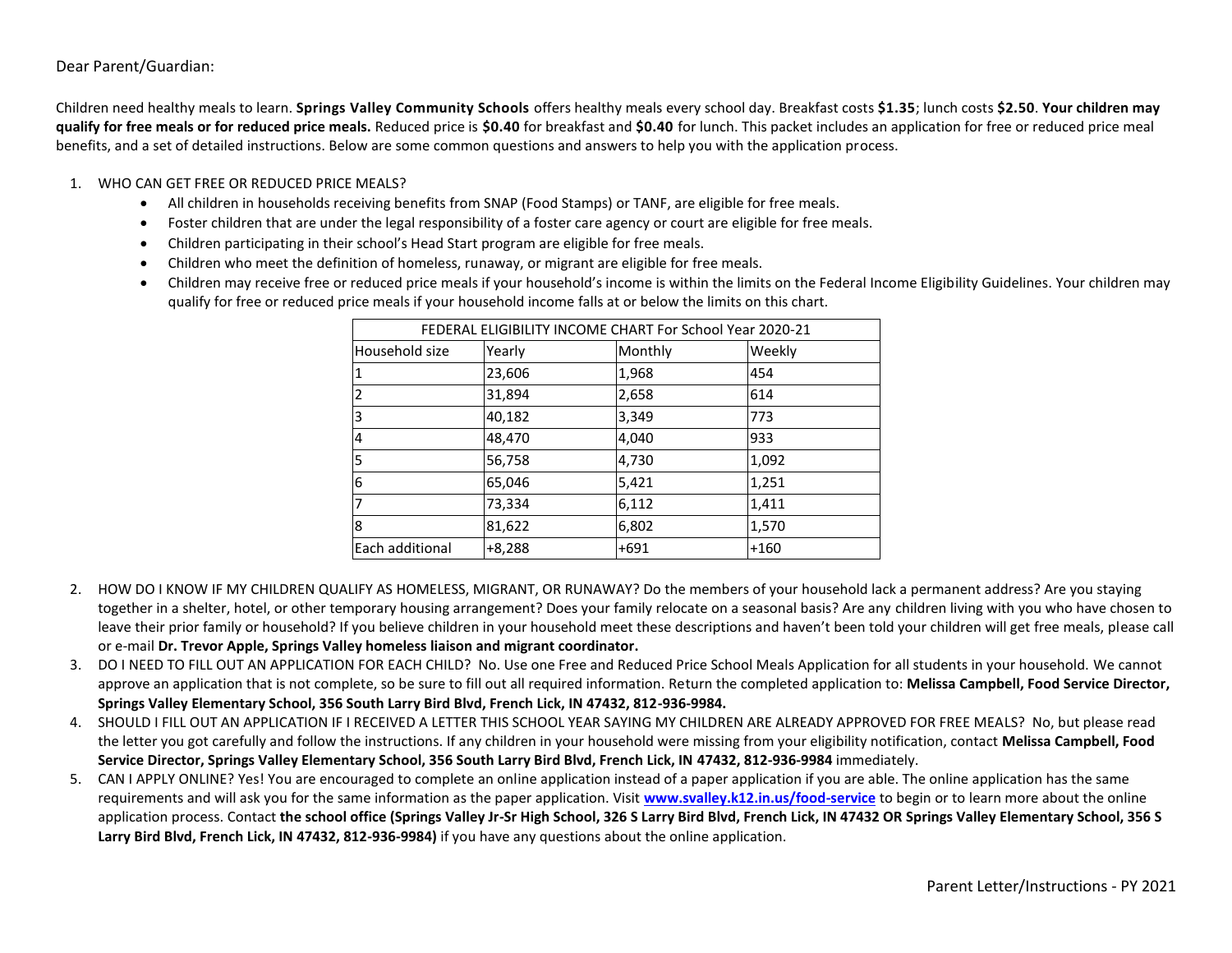- 6. MY CHILD'S APPLICATION WAS APPROVED LAST YEAR. DO I NEED TO FILL OUT A NEW ONE? Yes. Your child's application is only good for that school year and for the first few days of this school year through **9/16/2020**. You must send in a new application unless the school told you that your child is eligible for the new school year. If you do not send in a new application that is approved by the school or you have not been notified that your child is eligible for free meals, your child will be charged the full price of meals.
- 7. SHOULD I FILL OUT AN APPLICATION IF MY CHILDREN RECEIVED FREE OR REDUCED MEALS AT THEIR PREVIOUS SCHOOL? If it is the beginning of the school year and you have not been notified that your children will receive free or reduced meals for the upcoming year, you will need to fill out an application. If your children transferred during the school year and they were receiving free or reduced meals at the previous school, contact **Melissa Campbell, Food Service Director, Springs Valley Elementary School, 356 South Larry Bird Blvd, French Lick, IN 47432, 812-936-9984** immediately.
- 8. I GET WIC. CAN MY CHILDREN GET FREE MEALS? Children in households participating in WIC may be eligible for free or reduced price meals. Please send in an application.
- 9. WILL THE INFORMATION I GIVE BE CHECKED? Yes. We may also ask you to send written proof of the household income you report.
- 10. IF I DON'T QUALIFY NOW, MAY I APPLY LATER? Yes, you may apply at any time during the school year. For example, children with a parent or guardian who becomes unemployed may become eligible for free and reduced price meals if the household income drops below the income limit.
- 11. WHAT IF I DISAGREE WITH THE SCHOOL'S DECISION ABOUT MY APPLICATION? You should talk to school officials. You also may ask for a hearing by calling or writing to: **Melissa Campbell, Food Service Director, Springs Valley Elementary School, 356 South Larry Bird Blvd, French Lick, IN 47432, 812-936-9984.**
- 12. MAY I APPLY IF SOMEONE IN MY HOUSEHOLD IS NOT A U.S. CITIZEN? Yes. You, your children, or other household members do not have to be U.S. citizens to apply for free or reduced price meals.
- 13. WHAT IF MY INCOME IS NOT ALWAYS THE SAME? List the amount that you normally receive. For example, if you normally make \$1000 each month, but you missed some work last month and only made \$900, put down that you made \$1000 per month. If you normally get overtime, include it, but do not include it if you only work overtime sometimes. If you have lost a job or had your hours or wages reduced, use your current income.
- 14. WHAT IF SOME HOUSEHOLD MEMBERS HAVE NO INCOME TO REPORT? Household members may not receive some types of income we ask you to report on the application, or may not receive income at all. Whenever this happens, please write a 0 in the field. However, if any income fields are left empty or blank, those will also be counted as zeroes. Please be careful when leaving income fields blank, as we will assume you meant to do so.
- 15. WE ARE IN THE MILITARY. DO WE REPORT OUR INCOME DIFFERENTLY? Your basic pay and cash bonuses must be reported as income. If you get any cash value allowances for off-base housing, food, or clothing, it must also be included as income. However, if your housing is part of the Military Housing Privatization Initiative, do not include your housing allowance as income. Any additional combat pay resulting from deployment is also excluded from income.
- 16. WHAT IF THERE ISN'T ENOUGH SPACE ON THE APPLICATION FOR MY FAMILY? List any additional household members on a separate piece of paper, and attach it to your application. Contact **Melissa Campbell, Food Service Director, Springs Valley Elementary School, 356 South Larry Bird Blvd, French Lick, IN 47432, 812-936-9984** to receive a second application.
- 17. MY FAMILY NEEDS MORE HELP. ARE THERE OTHER PROGRAMS WE MIGHT APPLY FOR? To find out how to apply for SNAP (Food Stamp) or other assistance benefits, contact your local assistance office or call **1-800-403-0864.**

If you have other questions or need help, call **812-936-9984.**

Sincerely,

**Melissa Campbell, Food Service Director**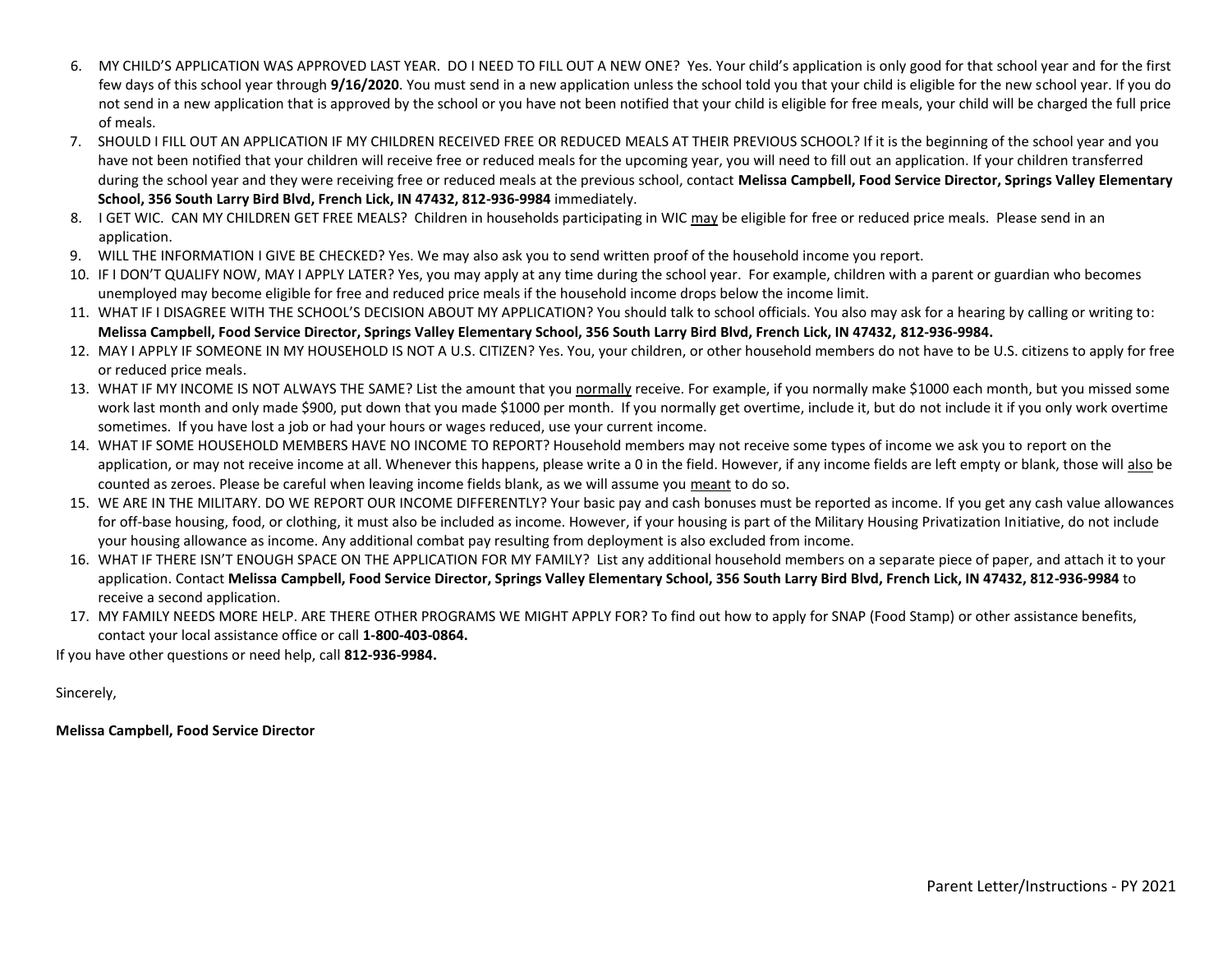# **HOW TO APPLY FOR FREE AND REDUCED PRICE SCHOOL MEALS**

Please use these instructions to help you fill out the application for free or reduced price school meals. You only need to submit one application per household, even if your children attend more than one school in **Springs Valley Community Schools.** The application must be filled out completely to certify your children for free or reduced price school meals. Please follow these instructions in order! Each step of the instructions is the same as the steps on your application. If at any time you are not sure what to do next, please contact **Melissa Campbell, Food Service Director, Springs Valley Elementary School, 356 South Larry Bird Blvd, French Lick, IN 47432, 812-936-9984.**

#### **PLEASE USE A PEN (NOT A PENCIL) WHEN FILLING OUT THE APPLICATION AND DO YOUR BEST TO PRINT CLEARLY.**

## **STEP 1: LIST ALL INFANTS, CHILDREN, AND STUDENTS UP TO AND INCLUDING GRADE 12 IN THE HOUSEHOLD**

Tell us how many infants, children, and school students live in your household. They do NOT have to be related to you to be a part of your household.

**Who should I list here?** When filling out this section, please include ALL members in your household who are:

- Children age 18 or under AND are supported with the household's income;
- In your care under a foster arrangement, or qualify as homeless, migrant, or runaway youth;
- Students attending **Springs Valley Community Schools,** regardless of age.

| B) Is the child a student at        | C) Do you have any foster children? If any children   | D) Are any children homeless, migrant, |
|-------------------------------------|-------------------------------------------------------|----------------------------------------|
| <b>Springs Valley Community</b>     | listed are foster children, mark the "Foster Child"   | or runaway? If you believe any child   |
| Schools? Mark 'Yes' or 'No' under   | box next to the child's name. If you are ONLY         | listed in this section meets this      |
| the column titled "Student" to tell | applying for foster children, after finishing STEP 1, | description, mark the "Homeless,       |
| us which children attend Springs    | go to STEP 4.                                         | Migrant, Runaway" box next to the      |
| Valley Community Schools. If you    | Foster children who live with you may count as        | child's name and complete all steps of |
| marked 'Yes,' write the name of     | members of your household and should be listed        | the application.                       |
| the school building, birthdate, and | on your application. If you are applying for both     |                                        |
| grade level of the student in the   | foster and non-foster children, go to step 3.         |                                        |
| 'Grade' column to the right.        |                                                       |                                        |
| Is the child living with parent or  |                                                       |                                        |
| caretaker relative? Mark 'Yes' or   |                                                       |                                        |
| 'No' next to each child.            |                                                       |                                        |
|                                     |                                                       |                                        |

### **STEP 2: DO ANY HOUSEHOLD MEMBERS CURRENTLY PARTICIPATE IN SNAP or TANF?**

**If anyone in your household (including you) currently participates in one or more of the assistance programs listed below, your children are eligible for free school meals:**

- The Supplemental Nutrition Assistance Program (SNAP).
- Temporary Assistance for Needy Families (TANF).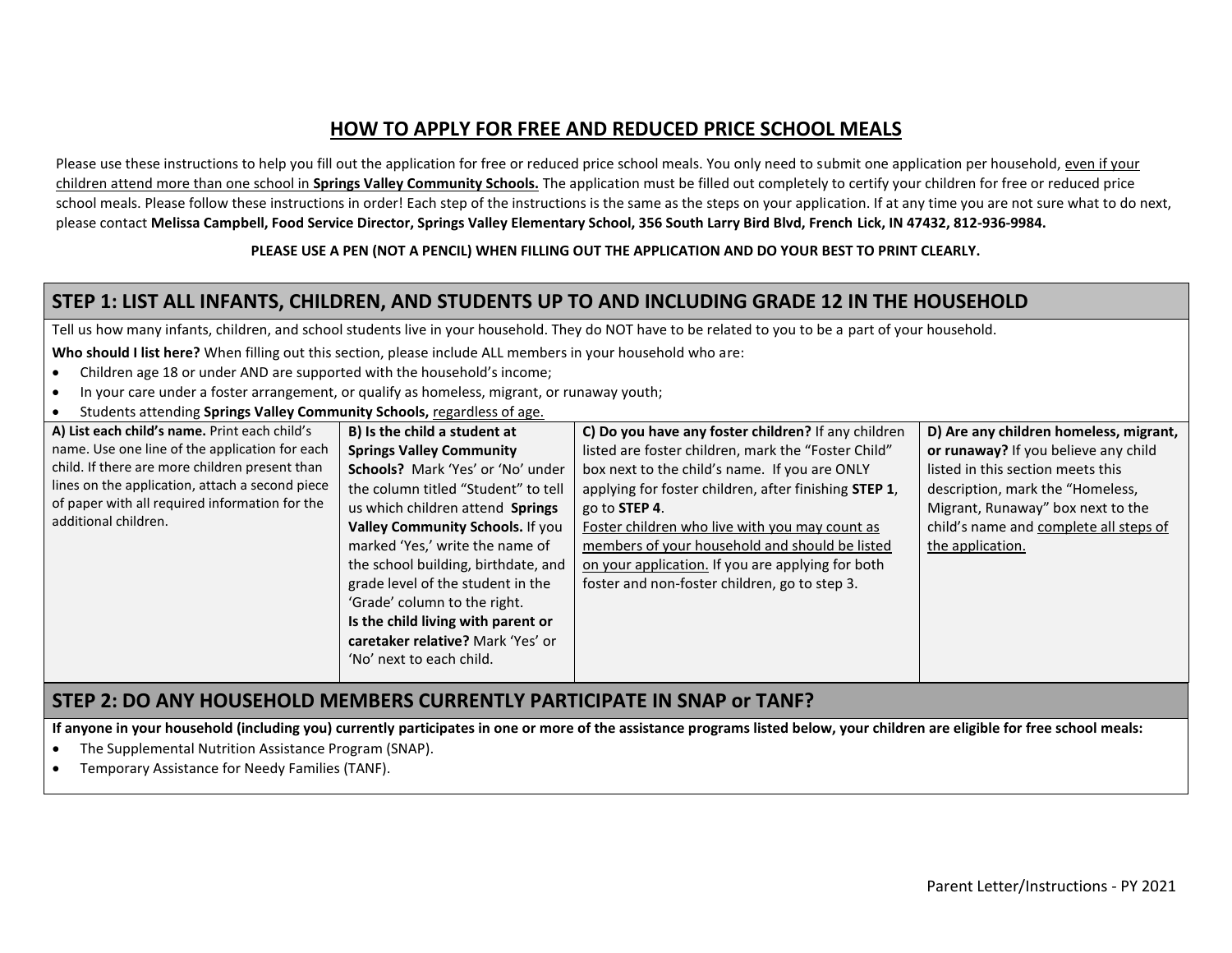| A) If no one in your household participates in any of the | B) If anyone in your household participates in any of the above listed programs:                      |
|-----------------------------------------------------------|-------------------------------------------------------------------------------------------------------|
| above listed programs:                                    | Write a case number for SNAP or TANF. You only need to provide one case number. If you participate in |
| Leave STEP 2 blank and go to STEP 3.                      | one of these programs and do not know your case number, contact: 1-800-403-0864.                      |

Go to **STEP 4**.

## **STEP 3: REPORT INCOME FOR ALL HOUSEHOLD MEMBERS**

#### **How do I report my income?**

Use the charts titled **"Sources of Income for Adults"** and **"Sources of Income for Children,"** located below to determine if your household has income to report.

| Sources of Income for Children                                           |                                                                                                                                                                                  | Sources of Income for Adults                                                                                                                                                                                                                                                                            |                                                                                                                                                                                                                                                     |                                                                                                                                                                                                                                                 |
|--------------------------------------------------------------------------|----------------------------------------------------------------------------------------------------------------------------------------------------------------------------------|---------------------------------------------------------------------------------------------------------------------------------------------------------------------------------------------------------------------------------------------------------------------------------------------------------|-----------------------------------------------------------------------------------------------------------------------------------------------------------------------------------------------------------------------------------------------------|-------------------------------------------------------------------------------------------------------------------------------------------------------------------------------------------------------------------------------------------------|
| <b>Sources of Child Income</b>                                           | Example(s)                                                                                                                                                                       | <b>Earnings from Work</b>                                                                                                                                                                                                                                                                               | <b>Public Assistance /</b><br>Alimony / Child Support                                                                                                                                                                                               | Pensions / Retirement / All<br>Other Income                                                                                                                                                                                                     |
| Earnings from work                                                       | - A child has a regular full or part-time<br>job where they earn a salary or wages                                                                                               | - Salary, wages, cash<br>bonuses<br>- Net income from self-<br>employment (farm or<br>business)<br>If you are in the U.S. Military:<br>- Basic pay and cash bonuses (do<br>NOT include combat pay, FSSA<br>or privatized housing allowances)<br>- Allowances for off-base housing,<br>food and clothing | - Unemployment benefits<br>- Worker's compensation<br>- Supplemental Security<br>Income (SSI)<br>- Cash assistance from<br>State or local government<br>- Alimony payments<br>- Child support payments<br>- Veteran's benefits<br>- Strike benefits | - Social Security (including<br>railroad retirement and black                                                                                                                                                                                   |
| <b>Social Security</b><br>- Disability Payments<br>- Survivor's Benefits | - A child is blind or disabled and receives<br>Social Security benefits<br>- A Parent is disabled, retired, or deceased,<br>and their child receives Social Security<br>benefits |                                                                                                                                                                                                                                                                                                         |                                                                                                                                                                                                                                                     | lung benefits)<br>- Private pensions or<br>disability benefits<br>- Regular income from<br>trusts or estates<br>- Annuities<br>- Investment income<br>- Earned interest<br>- Rental income<br>- Regular cash payments from<br>outside household |
| -Income from person outside the household                                | - A friend or extended family<br>member regularly gives a child<br>spending money                                                                                                |                                                                                                                                                                                                                                                                                                         |                                                                                                                                                                                                                                                     |                                                                                                                                                                                                                                                 |
| -Income from any other source                                            | - A child receives regular income<br>from a private pension fund, annuity,<br>or trust                                                                                           |                                                                                                                                                                                                                                                                                                         |                                                                                                                                                                                                                                                     |                                                                                                                                                                                                                                                 |

- Report all amounts in GROSS INCOME ONLY. Report all income in whole dollars. Do not include cents.
- o Gross income is the total income received before taxes
- o Many people think of income as the amount they "take home" and not the total, "gross" amount. Make sure that the income you report on this application has NOT been reduced to pay for taxes, insurance premiums, or any other amounts taken from your pay.
- Write a "0" in any fields where there is no income to report. Any income fields left empty or blank will also be counted as a zero. If you write '0' or leave any fields blank, you are certifying (promising) that there is no income to report. If local officials suspect that your household income was reported incorrectly, your application will be investigated.
- Mark how often each type of income is received using the check boxes to the right of each field.

### **3.A. REPORT INCOME EARNED BY CHILDREN**

**A**) **Report all income earned or received by children.** Report the combined gross income for ALL children listed in STEP 1 in your household in the box marked "Child Income." Only count foster children's income if you are applying for them together with the rest of your household.

What is Child Income? Child income is money received from outside your household that is paid DIRECTLY to your children. Many households do not have any child income.

#### **3.B REPORT INCOME EARNED BY ADULTS**

**Who should I list here?**